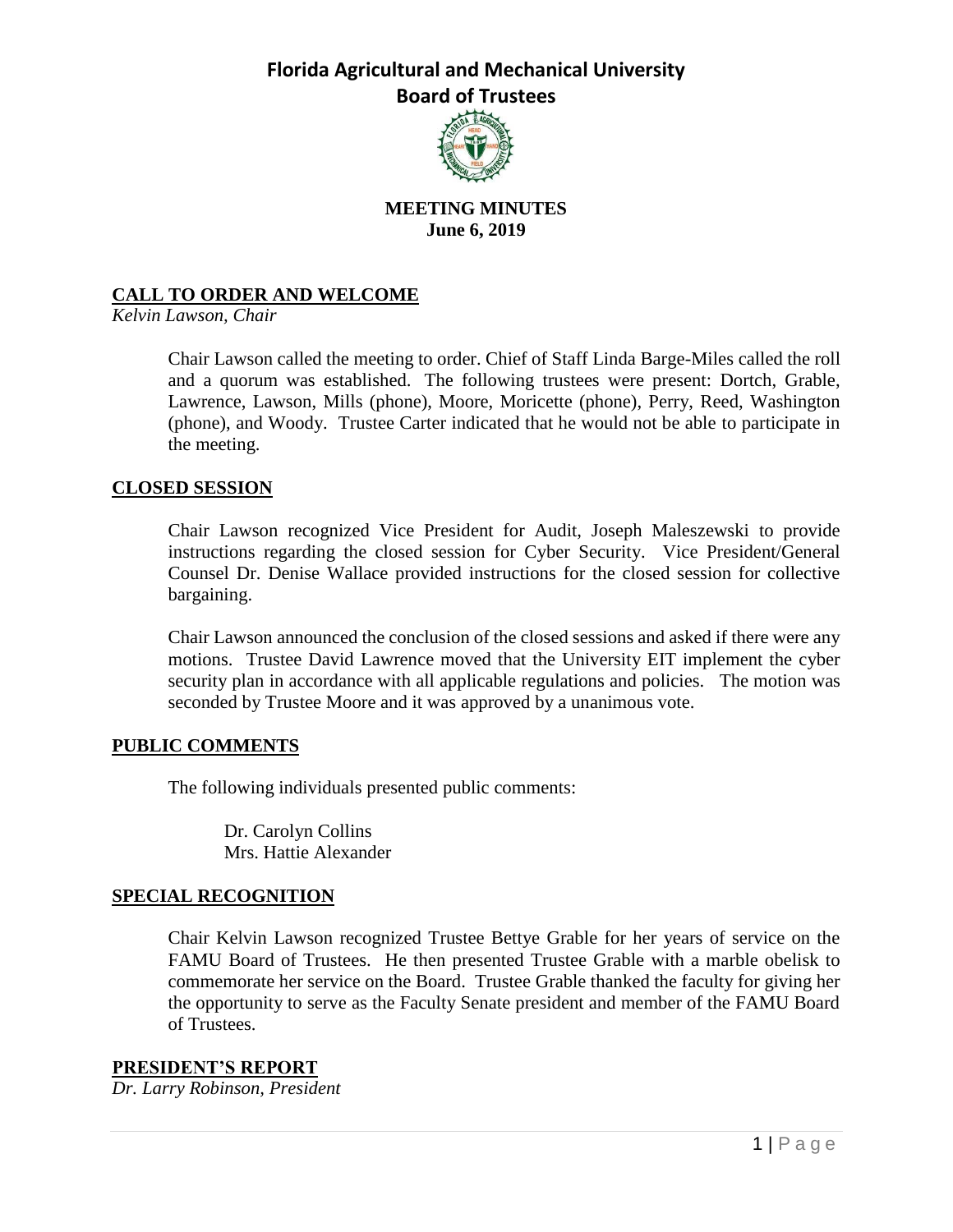

Next, President Robinson presented an update on his 2018-19 goals and the 2019 performance funding metrics.

President Robinson indicated that two goals were met, three goals were not met and the remaining four goals are yet to be determined.

- Goal 1 Increase FAMU's overall score on the metrics evaluated under the Performance Based Funding Model of at least 70 points. This goal was met.
- Goal 2 Increase the University's four-year graduation rate from 21.8% to 25%. This goal was not met; however, the four-year graduation rate increased to 22.5.
- Goal 3 Achieve first-time licensure pass rates that meet or exceed state/national benchmarks in Law ( $\ge$ =70%), Nursing ( $\ge$ =90%), Pharmacy ( $\ge$ =88%) and Physical Therapy  $(>=92\%)$ . This goal was not met; however, the programs are implementing strategies to meet the state and national average.
- Goal 4 Increase annual giving by 25% and implement a plan to launch a capital campaign. This goal is undetermined. As of May 31, 2019, \$9.98M was raised, which is the university's highest fundraising efforts to date and is an 11 percent increase over the past year. The University is in the assessment and preparation stages for launching a capital campaign.
- Goal 5 Customer service initiative. The University is on track to meet this goal. Based on the initial assessment, key strategies have been implemented to improve services in the admissions, financial aid and registrar's offices. On Friday, June 21, 2019, there will be a retreat regarding this initiative.
- Goal 6 Increase total headcount enrollment by 4.67%. This goal was not met; however, the University will continue to focus on the recruitment of highachieving students and increase the enrollment of AA transfers from Florida College System institutions.
- Goal 7 Increase total R&D expenditures by 1%. This goal was met, with \$38.42M in research expenditures for 2018-19.
- Goal 8 Reduce overall expenditures by 5% and continue to invest in the University's key initiatives and strategic priorities, while increasing cash flow and liquidity (reserves). This goal is on track to be met. If spending continues as projected, the University will realize a 6.5% reduction in E&G operating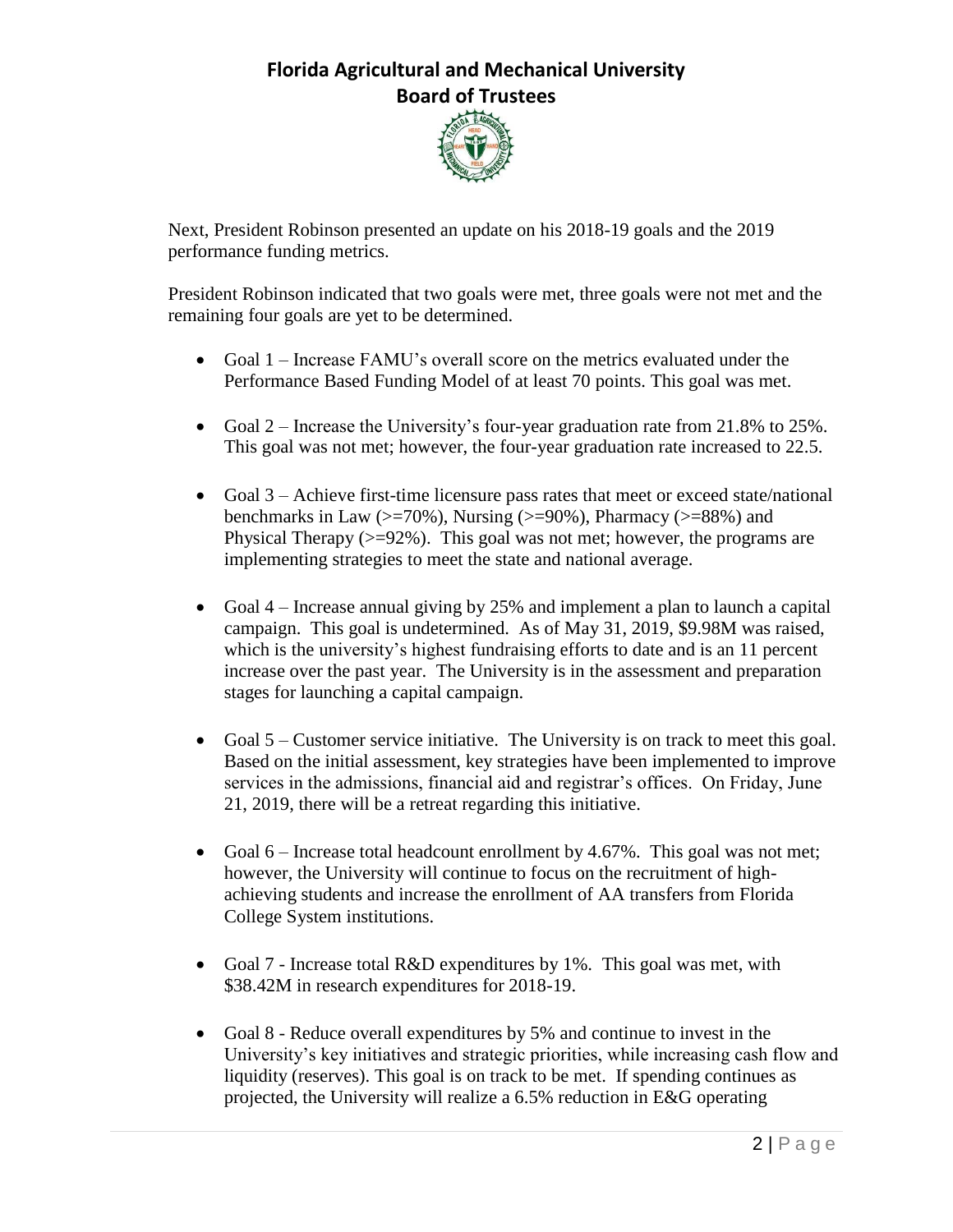

expenditures. At the beginning of the fiscal year, the University implemented a \$7 million reduction in budget allocations to units. Of the \$7 million, \$3.5 million was allocated to support strategic priorities and key initiatives and \$3.5M was placed in reserves.

 Goal 9 - Strengthen the University's financial health by achieving or exceeding a minimum debt ratio of 1.0. President Robinson stated that the outcome of this metric will not be known until after the 2018-19 financial statements are completed in October. Based on this year's fiscal year estimate, the University will be at 3.47 percent, in comparison to negative .13 percent for the 2017-18.

Next, President Robinson provided an update regarding the performance based funding metrics. He stated that the University earned excellence points on 7 of the 10 metrics. The University also earned improvement points on three metrics, for a total of 70 points for 2019. He shared that the University will officially hear FAMU's share of the 2019-20 PBF funding allocation at the June 2019 Board of Governors meeting.

The Senior Leadership Team and the Deans to engaged in open discussions and dialogue on key issues facing the University during a retreat on May 21, 2019. The purpose of the retreat was to facilitate increased awareness and understanding of individual roles and responsibilities with respect to addressing institutional priorities. The areas discussed were: enrollment management; academic innovation and workforce demands; communications, marketing and branding; and budgeting and resource allocation. The next steps include the development and finalization of plans of action based on the discussions.

- o Enrollment Management: **VP Hudson**
- o Academic Innovation and Workforce Demands: **Provost Edington**
- o Communication, Marketing and Branding: **Ms. Times**
- o Budgeting and Resource Allocation: **Dr. Ford**

President Robinson welcomed two new members to the leadership team: Joseph Maleszewski, vice president for audit and Denise Wallace, vice president for legal affairs and general counsel.

President and Mrs. Robinson accompanied Governor DeSantis and Enterprise Florida on a trade mission to Israel. While there, he signed a Memorandum of Understanding with the University of Haifa.

President Robinson closed his report with a video highlighting events that occurred since the last Board meeting.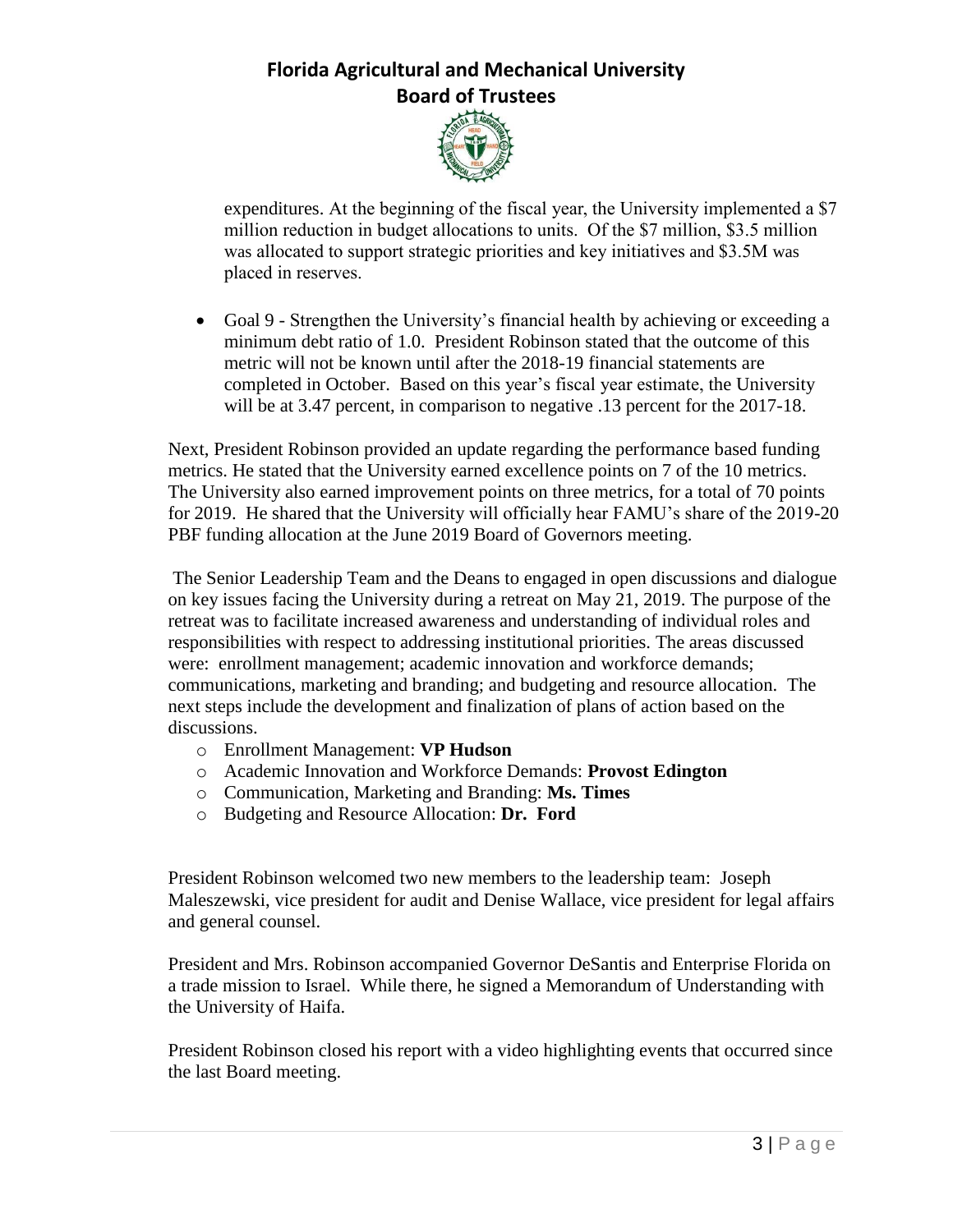

### **STANDING COMMITTEE REPORTS**

Chair Lawson recognized the Committee chairs to present their respective reports.

### **Academic and Student Affairs**

*Trustee Kimberly Moore, Committee Member*

Trustee Moore shared that the Academic and Student Affairs Committee had four action items, which were included on the consent agenda.

- Leave without pay for Professor Valerie White for 2019-2020 academic year
- Fifteen (15) recommendations for tenure
- The revised 2019 Accountability Plan
- Set a maximum enrollment for profile assessors for Fall 2020, Fall 2021, and Fall 2020

In addition, the Committee heard five informational items.

### **Special Committee on Athletics**

*Kelvin Lawson, Chair*

Chair Lawson reported that the Committee had a number of information items focused on the budget. There is a gap of \$313K and a plan to address the gap. He shared that he will make a presentation regarding the 12-year repayment plan at the next Florida Board of Governors meeting. There was also an update on athletics compliance and training activities.

#### **Audit and Compliance**

*Trustee Craig Reed, Chair*

Trustee Reed shared that the Audit and Compliance Committee met and approved the Annual Risk Assessment and 3-Year Audit Work Plan. He also stated that the audit and compliance functions will be separated into the Division of Audit and the FAMU Office of Compliance and Ethics.

The Committee then heard updates on audit reports, audit follow-up efforts; the current year's Audit Work Plan. Rica Calhoun provided an update regarding the activities of the Office of Compliance and Ethics and John Eason shared information regarding FAMU Athletics.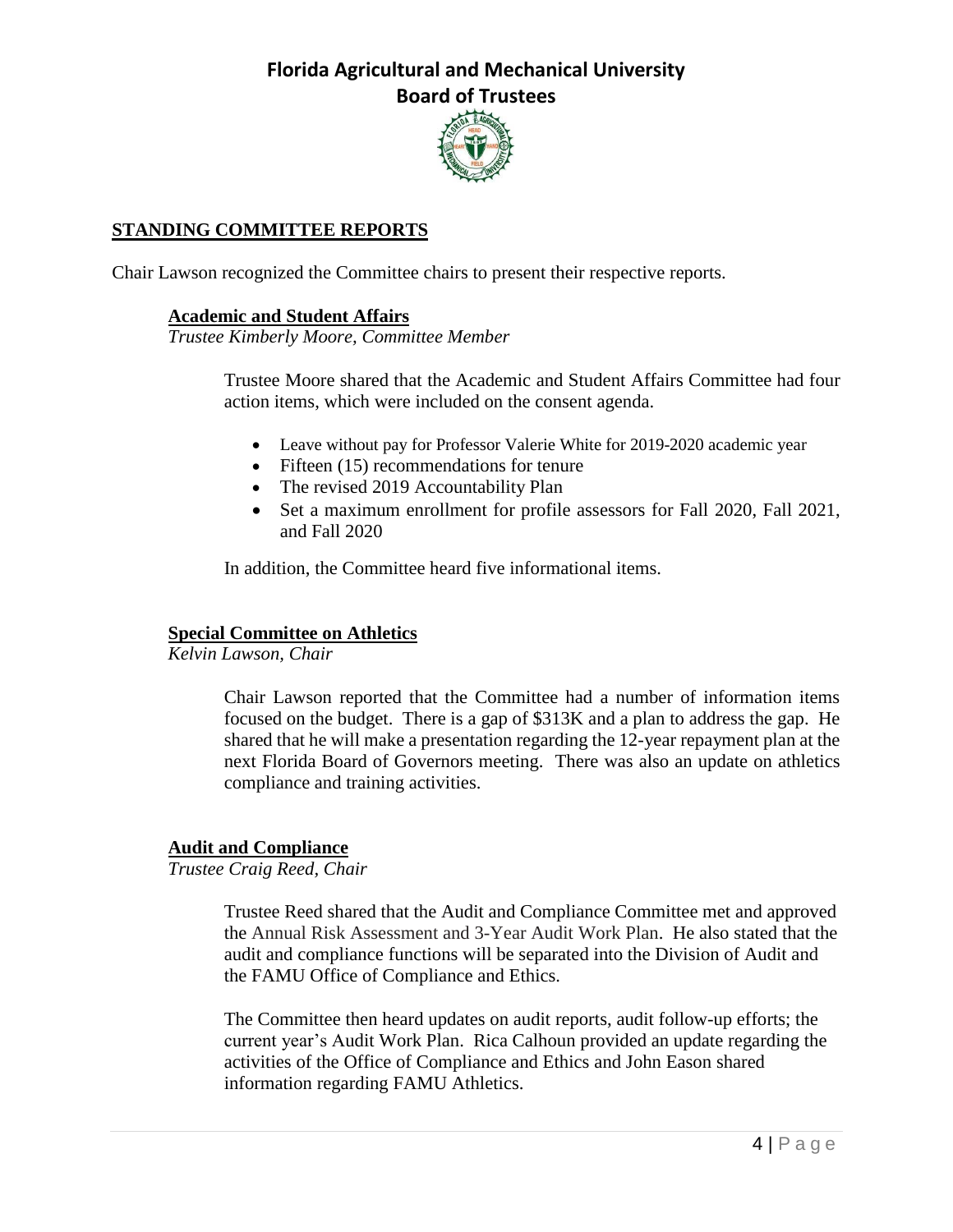

### **Budget, Finance and Facilities**

*Trustee Kimberly Moore, Chair*

Trustee Moore recognized Sameer Kapileshwari for his great work and congratulated him on his new position as Associate Vice Chancellor at the University of North Carolina Greensboro.

Next, Trustee Moore reported that the Budget, Finance, and Facilities Committee had three action items that will be brought to the full Board for action because the Committee did not have a quorum. Those items include:

> Preliminary 2019-2020 University Budget Capital Improvement Plan (CIP) Amendment of Regulation 3.017

The Committee also heard five information items and three items for follow-up.

#### **Direct Support Organizations**

*Trustee Thomas Dortch, Chair*

Trustee Dortch reported that the DSO Committee accepted the FY 2019-2020 budgets for the FAMU Foundation, FAMU National Alumni Association, and FAMU Rattler Boosters. The appointment of the new student representative to the Foundation Board of Directors was recommended for approval.

The Committee then heard updates regarding the following:

• Fundraising Updates - total giving as of May 31, 2019, is at \$9.982M; New cash gifts total \$4.127M; Pledge collections are at \$5.38M; New pledges are at \$473,000;

#### **Governance**

*Trustee Belvin Perry, Committee Member*

Trustee Perry reported that the Governance Committee recommended approval of the PBA Collective Bargaining Agreement. The Committee also heard a presentation regarding the 2020/2021 Legislative Budget Request totaling \$15M for various initiatives. The University has a separate \$2.2M request for the Brooksville Agricultural and Environmental Research Station.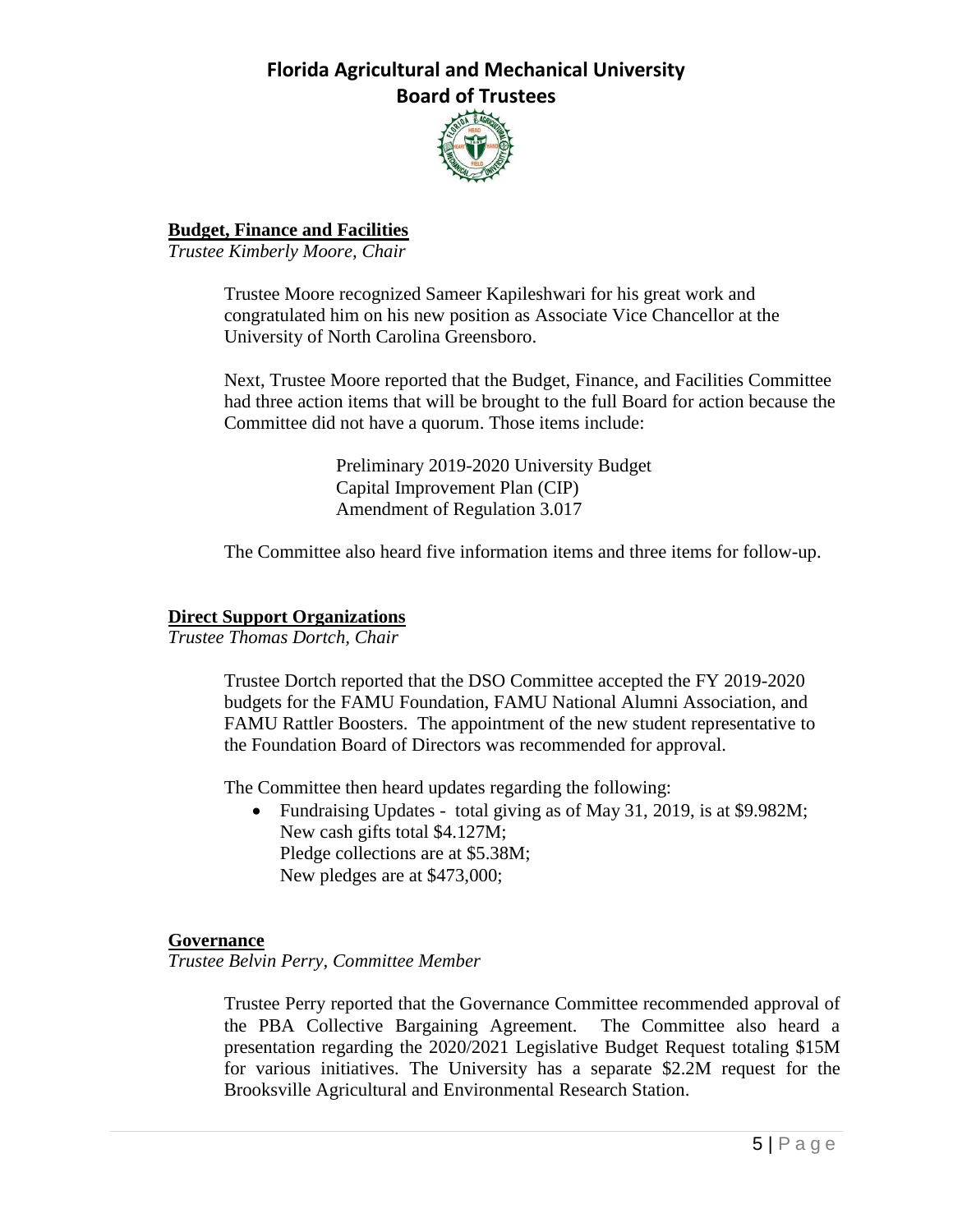

### **Strategic Planning and Performance Measures**

*Trustee Kimberly Moore, Committee Member*

Trustee Moore reported that the Strategic Planning and Performance Measures Committee heard an update on the University's actual performance on the 2019 PBF metrics. The Committee also heard updates on the strategic plan customer service initiative and the University's Website Initiative.

### **CONSENT AGENDA**

Chair Lawson asked if there were any additions to the consent agenda or if anything needed to be removed from the agenda. He noted the removal of BFF1 – 3 from the consent agenda because the committee did not have a quorum when it met. Chair Lawson then reviewed the items on the consent agenda. Trustee Moore moved approval of the consent agenda. It was seconded by Trustee Dortch and the motion carried. The consent agenda included the following items:

| <b>Board of Trustees (BT)</b>                       |
|-----------------------------------------------------|
| March 7, 2019 and April 17, 2019 Minutes            |
| <b>Academic and Student Affairs Committee (ASA)</b> |
| <b>LWOP Valerie White</b>                           |
| <b>Tenure</b>                                       |
| ASA3<br><b>Profile Assessors</b>                    |
| Revisions to 2019/2020 University Accountability    |
| Plan                                                |
| <b>Audit and Compliance Committee (AC)</b>          |
| <b>Audit Risk Assessment and Work Plan</b>          |
| <b>Direct Support Organizations Committee (DSO)</b> |
| Approval of New DSO Board Member                    |
| Acceptance of DSO Budgets for FY 2019-2020          |
| <b>Governance Committee (G)</b>                     |
| <b>Police Benevolent Association Agreement</b>      |
|                                                     |